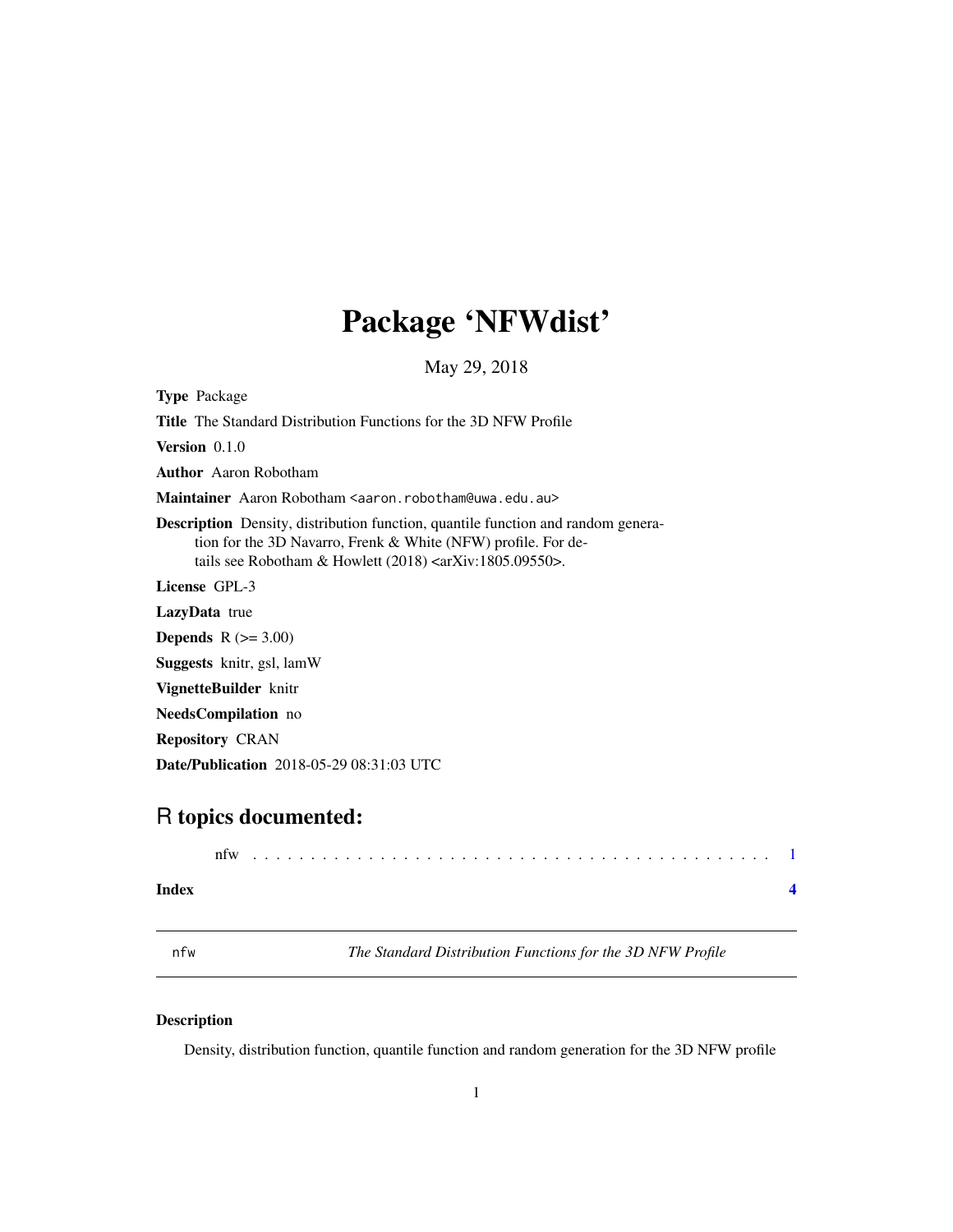#### Usage

```
dnfw(x, con = 5, log = FALSE)pnfw(q, con = 5, log.p = FALSE)qnfw(p, con = 5, log.p = FALSE)rnfw(n, con = 5)
```
#### Arguments

| x,q        | Vector of quantiles. This is scaled such that 'x' and 'q' are equal to R/Rvir for<br>NFW. This means the PDF is only defined between 0 and 1. |
|------------|-----------------------------------------------------------------------------------------------------------------------------------------------|
| p          | Vector of probabilities.                                                                                                                      |
| n          | Number of observations. If length(n) $> 1$ , the length is taken to be the number<br>required.                                                |
| con        | The NFW profile concentration parameter, where c=Rvir/Rs.                                                                                     |
| log, log.p | Logical; if TRUE, probabilities/densities $p$ are returned as $log(p)$ .                                                                      |
|            |                                                                                                                                               |

#### Details

The novel part of this package is the general solution for the CDF inversion (i.e. qnfw). As far as I can see this has not been published anywhere, and it is a useful function for populating halos in something like an HOD.

One of lamW (fastest) or gsl (easier to install) must be installed to use the qnfw and rnfw functions!. Try to install lamW first (since it is about four times faster), but if that is tricky due to Rcpp dependencies then use gsl instead.

#### Value

dnfw gives the density, pnfw gives the distribution function, qnfw gives the quantile function, and rnfw generates random deviates.

#### Note

This seems to work at least as efficiently as accept reject, but it is ultimately much more elegant code in any case.

#### Author(s)

Aaron Robotham

#### References

Robotham & Howlett, 2018, arXiv 1805.09550

#### See Also

lambert\_W0 (gsl) or lambertW0 (lamW).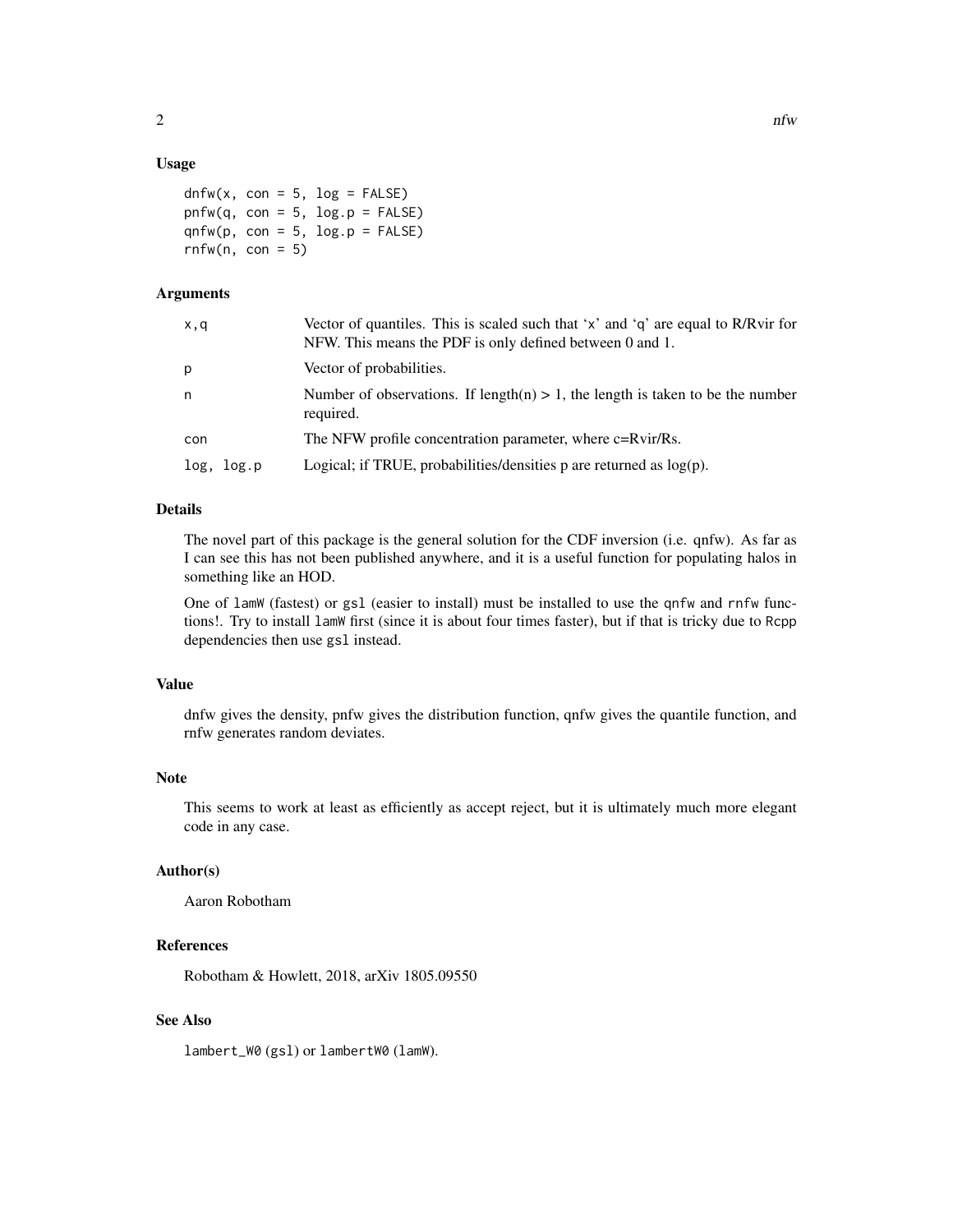$n$  if  $\frac{1}{3}$ 

#### Examples

```
#Both the PDF (dnfw) integrated up to x, and CDF at q (pnfw) should be the same:
#0.373, 0.562, 0.644, 0.712
for(con in c(1,5,10,20)){
  print(integrate(dnfw, lower=0, upper=0.5, con=con)$value)
  print(pnfw(0.5, con=con))
}
#The qnfw should invert the pnfw, returning the input vector (1:9)/10:
for(con in c(1,5,10,20)){
  print(qnfw(p=pnfw(q=(1:9)/10,con=con), con=con))
}
#The sampling from rnfw should recreate the expected PDF from dnfw:
for(con in c(1,5,10,20)){
  plot(density(rnfw(1e6,con=con), bw=0.01))
  lines(seq(0,1,len=1e3), dnfw(seq(0,1,len=1e3),con=con),col='red')
  legend('topright',legend=paste('con =',con))
}
```